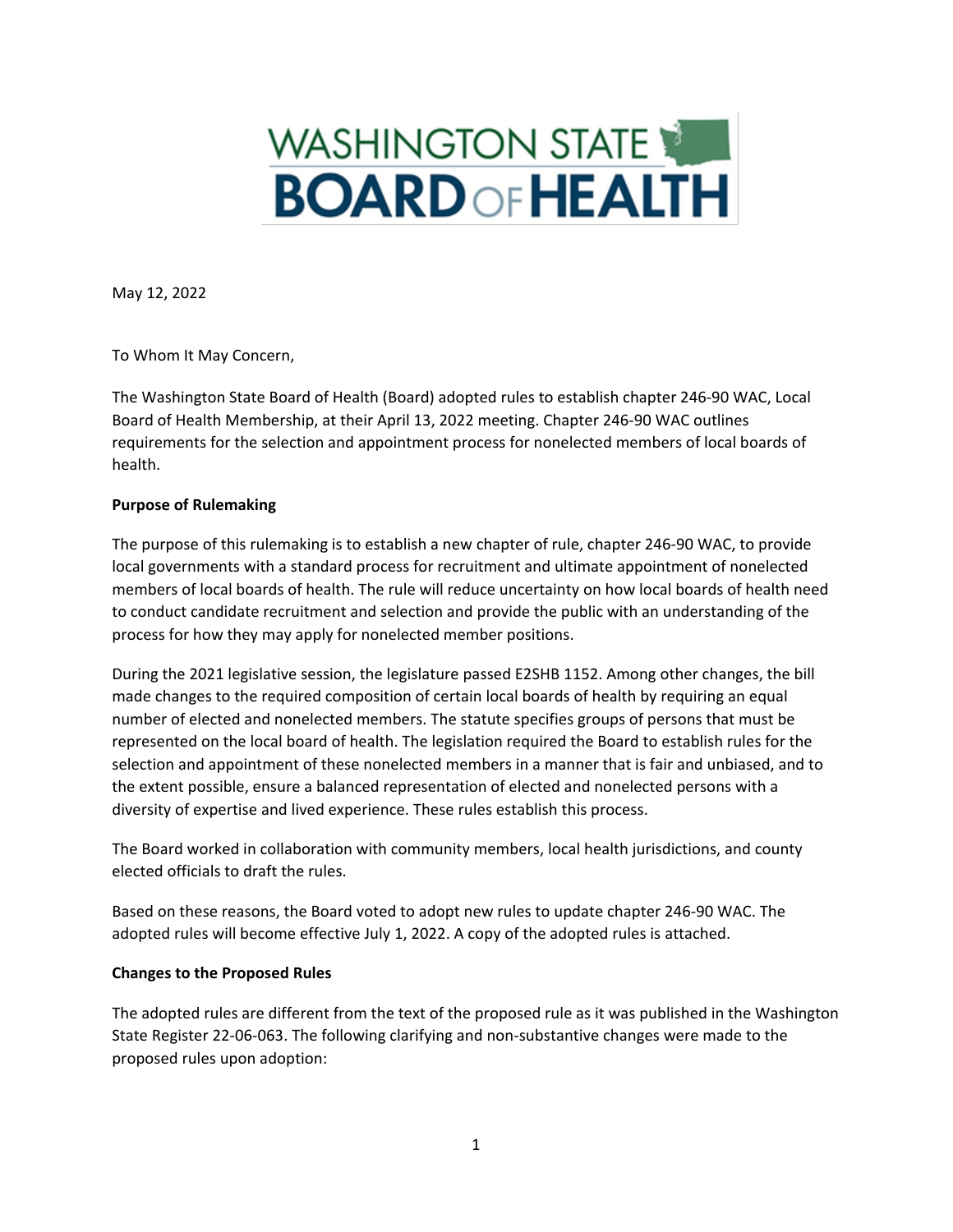- **WAC 246-90-005 Purpose, scope, and applicability of chapter.** In subsection (1), an oxford comma was added for clarity. In subsection (2), parts (c) and (d), the term "district" was added for clarity.
- **WAC 246-90-015 Local boards of health Nonelected members.** In subsections (1) and (2), amendments were made to clarify tribal representation requirements by citing directly to applicable statutes.
- **WAC 246-90-035 Local boards of health Nonelected members Exceptions.** In subsection (1), edits were made to fix a grammatical error.

## **Comments on Proposed Rules**

The Board received four written comments during the formal public comment period and received verbal testimony from one person at the public rules hearing held on April 13, 2022. The following table is a summary of comments received on the proposed rules and the Board's response:

| <b>Comments on the Proposed Rule</b>                                                                                                                                                                                                                                                                                                                                                                                                                                                                                                                                                                                               |                                                                                                                                                                                                                                                                                                                                                                                                                                                                                                  |
|------------------------------------------------------------------------------------------------------------------------------------------------------------------------------------------------------------------------------------------------------------------------------------------------------------------------------------------------------------------------------------------------------------------------------------------------------------------------------------------------------------------------------------------------------------------------------------------------------------------------------------|--------------------------------------------------------------------------------------------------------------------------------------------------------------------------------------------------------------------------------------------------------------------------------------------------------------------------------------------------------------------------------------------------------------------------------------------------------------------------------------------------|
| <b>Public Comment</b>                                                                                                                                                                                                                                                                                                                                                                                                                                                                                                                                                                                                              | <b>State Board of Health Action</b>                                                                                                                                                                                                                                                                                                                                                                                                                                                              |
| I only hope there is representation by people<br>with varying views of issues and concerns. The<br>whole Board cannot think the same way or the<br>same thing. That's not diverse and doesn't<br>represent the community nor is that fair or<br>unbiased. What is the cost to this update if the<br>members have their expenses reimbursed?                                                                                                                                                                                                                                                                                        | No change. Reimbursement of member<br>expenses is outside the Board's scope of<br>authority. While the proposed rules mirror<br>language from E2SHB 1152 about inclusion of<br>compensation information in local ordinances,<br>the decision whether to compensate or<br>reimburse expenses for nonelected members of<br>local boards of health is up to the county<br>legislative authority.                                                                                                    |
| While the specifications within the WACs appear<br>inarguably fair and diverse in the make-up of our<br>local boards, the issue still at hand is that these<br>representatives will be chosen by our County<br>Commissioners. Therefore, all power and choice lie<br>in the hands of a few individuals who do not<br>necessarily represent all of the community<br>members. I do not think appointment of local board<br>members should be left to the majority vote of the<br>county commissioners. I would like to see a more<br>diverse representation of elected officials on our<br>board and assisting with these decisions. | No change. E2SHB 1152 requires local board of<br>health members be approved by a majority vote<br>of the board of county commissioners. The<br>Board does not have statutory authority to<br>change this decision-making process.                                                                                                                                                                                                                                                                |
| WAC 246-90-025, number 5 currently reads: "A local No change. Local governments are subject to<br>board of health shall also assess whether the<br>applicant identifies with a historically<br>underrepresented community when being<br>considered as a non-elected member representing<br>consumers of public health." This should be stricken<br>and replaced with the following or similar standard<br>nondiscrimination language: "A local board of<br>health shall not discriminate potential applicants<br>based on the basis of race, color, religion (creed),<br>gender, gender expression, age, national origin           | chapter 49.60 RCW, which prohibits<br>discrimination based on race, creed, color,<br>national origin, citizenship or immigration<br>status, families with children, sex, marital status,<br>sexual orientation, age, honorably discharged<br>veteran or military status, or the presence of any<br>sensory, mental, or physical disability or the use<br>of a trained dog guide or service animal by a<br>person with a disability. The provisions of<br>chapter 49.60 RCW apply to selection of |